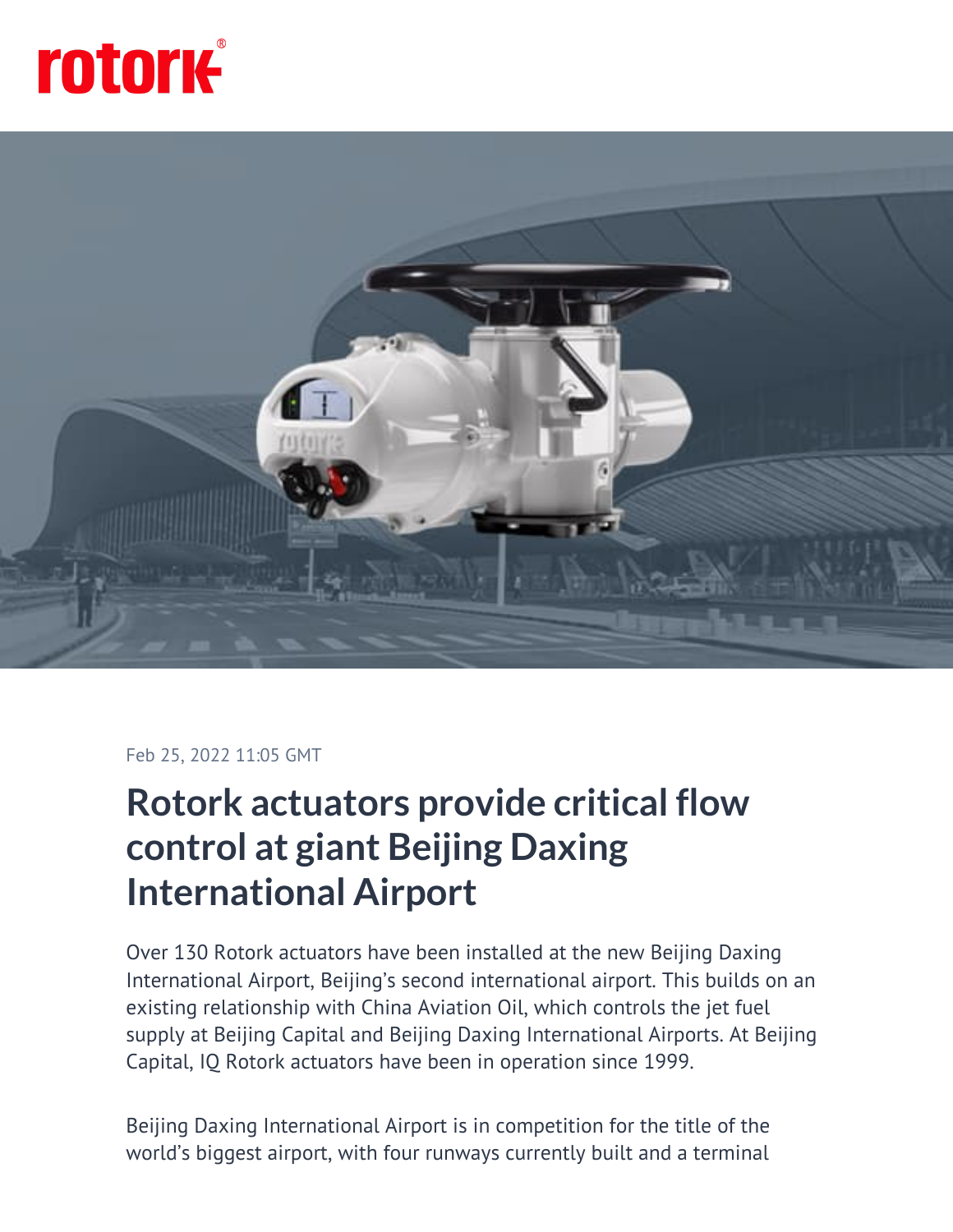building that covers an area of 700, 000m². Rotork actuators carry out several duties at the airport, including the control of the relief valves at the tank farm. These are in place in the event of a dangerous build-up of pressure, which can then be released by the opening of the valve. The pump room, oil tanks, oil station and landing field ground wells use both IQ3 and IQT3 actuators to operate a variety of valve types, including gate, ball, plug and butterfly valves. The oil tanks and oil station also use electro-hydraulic linear actuators, which can provide a fail-safe function on power loss.

The actuators are connected with a Pakscan loop on a General Purpose Field Control Unit. Pakscan is a redundant loop network which enables the remote control of actuators. It was selected as the unique loop back function and diagnostic ability made maintenance and service much easier. In an airport environment where hundreds of people can be displaced by breakdowns and delays, increasing reliability and reducing maintenance time is essential. Additionally, the customer was pleased that they were able to connect the actuators to the Pakscan loop, alongside actuators from another manufacturer.

Rotork Site Services (RSS) worked closely with the airport's engineers, providing training to ensure that they understood how to operate and service the actuators installed on site.

## **For further information please contact**

Sarah Kellett Group Marketing Communications Manager Telephone: +44 (0) 1225 733200 Email: Sarah.Kellett@rotork.com

Nicola Curtis

Technical Copywriter

Telephone: +44 (0) 1225 733200 Email: nicola.curtis@rotork.com